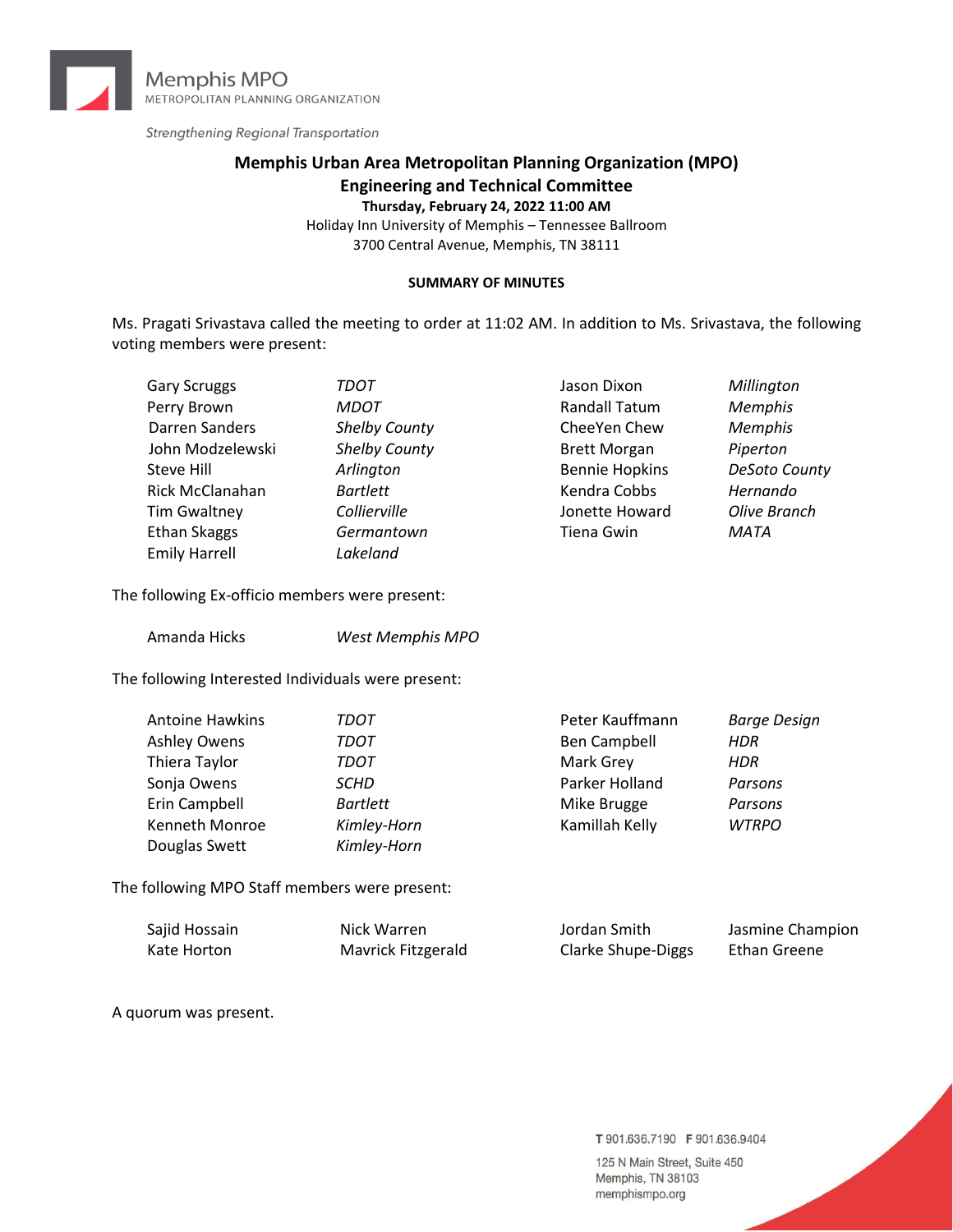#### 1) **Call to Order @ 11:02 AM**

Ms. Pragati Srivastava called the meeting to order at 11:02 AM.

#### 2) **Approval of November 18, 2021 Minutes**

Mr. Steve Hill moved to approve the minutes as presented; Mr. Rick McClanahan seconded the motion and the motion carried without dissent.

#### **NO DISCUSSION / QUESTIONS**

#### 3) **Memphis MPO's Administrator's Report**

Ms. Pragati Srivastava gave an overview of the following items:

- **a)** 2022 Memphis MPO Calendar
- **b)** FY 2023-26 Transportation Improvement Program (TIP)
- **c)** Federal Highway Administration (FHWA)
- **d)** New MPO Staff Announcement Ms. Clarke Shupe-Diggs

# **NO DISCUSSION / QUESTIONS**

#### 4) **Tennessee Department of Transportation (TDOT)**

Mr. Antoine Hawkins gave an update on TDOT's Long Range Transportation Policy Plan & Urban Transportation Planning Grant and introduced a new planner, Ms. Thiera Taylor.

# **DISCUSSION / QUESTIONS**

Mr. Rick McClanahan asked when TDOT will reach out to local agencies regarding the Long-Range Plan. Mr. Antoine Hawkins responded that although TDOT recently began its stakeholder engagement process, they anticipate reaching out to the MPOs in a few months' time.

# 5) **MOVING TOGETHER: 2050 Regional Transportation Plan (RTP)**

Mr. Vijay Kunada gave a presentation on the 2050 Regional Transportation Plan.

- **a) Goals & Objectives**
- **b) Socio-Demographic Data**

Mr. Darren Sanders moved to approve the Socio-Demographic Data as presented; Mr. Tim Gwaltney seconded the motion and the motion carried without dissent.

# **DISCUSSION / QUESTIONS**

Mr. Rick McClanahan asked if locally classified roadways will be included as part of the RTP. Mr. Vijay Kunada responded that the functional classification map shown in the presentation included the entire roadway network, as a visual reference, but roadways would need to be on the functional classification system for funding. Mr. McClanahan asked about the forecasted number of households for the northern counties (i.e. Tipton, Fayette) and asked if the expected growth associated with the Blue Oval project was taken into account. Mr. Kunada